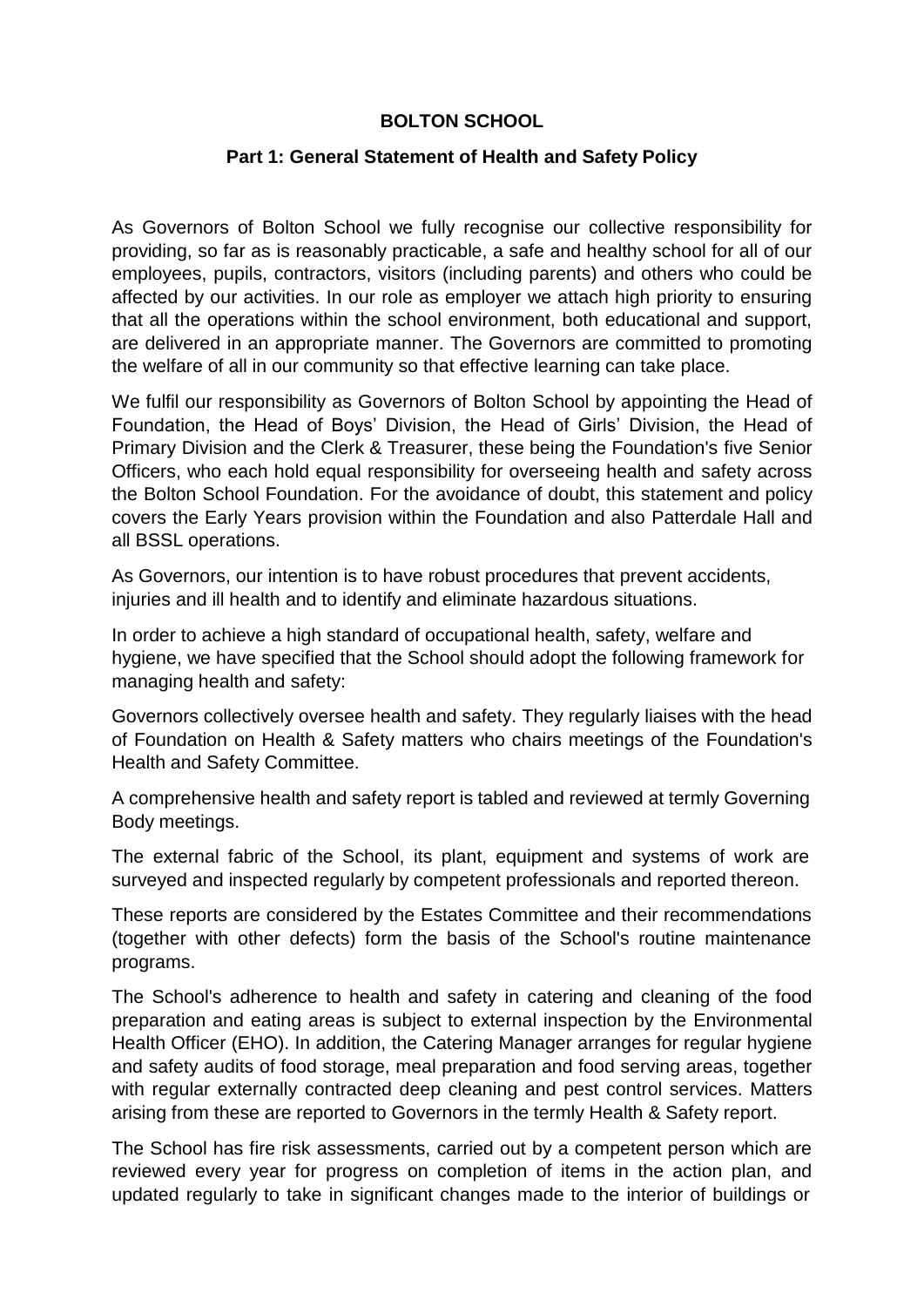when new buildings are bought or added. The Head of Estates regularly reviews the fire risk assessments and the overall arrangements for health and safety, including fire safety, the general state of the School buildings, and reports on actions required with recommended timescales. The progress of implementation is monitored by the Governing Body.

The School has a competent person undertake a risk assessment for legionella at least every two years. An external water sampling and testing regime is in place.

The School has a comprehensive policy in place for the training and induction of new staff which includes health and safety related issues. Robust arrangements exist for conducting risk assessments including for off-site visits, residential visits and schoolled adventure activities where practical control measures are utilised to reduce risk.

First aid training and minibus driver training are offered to all members of staff where appropriate.

The School has a Health (including mental health) and Wellbeing Policy in place and provides an external resource to enable Heads of Department and Line Managers to manage all areas of Employee wellbeing (the Employee Assistance Program).

All members of staff are responsible for taking reasonable care of their own safety, that of pupils, visitors, temporary staff, volunteers and contractors. They are responsible for co-operating with the Heads, the Clerk & Treasurer and other senior colleagues in order to enable the Governors to comply with health and safety duties. Finally, all members of staff are responsible for reporting any significant health & safety risks or issues to their line manager.

All employees are briefed on where copies of this statement can be obtained on the School's intranet. They will be sent a copy of the policy by email each year as part of the annual update. Changes to the policy will be reviewed by the Governing Body. Details of the organizational arrangements for carrying out the policy are to be found in part two of this document.

Signed:  $\sqrt{442\sqrt{24}}$  Date: 19 January 2022

**Chairman of Governors, for and on behalf of the board of Governors**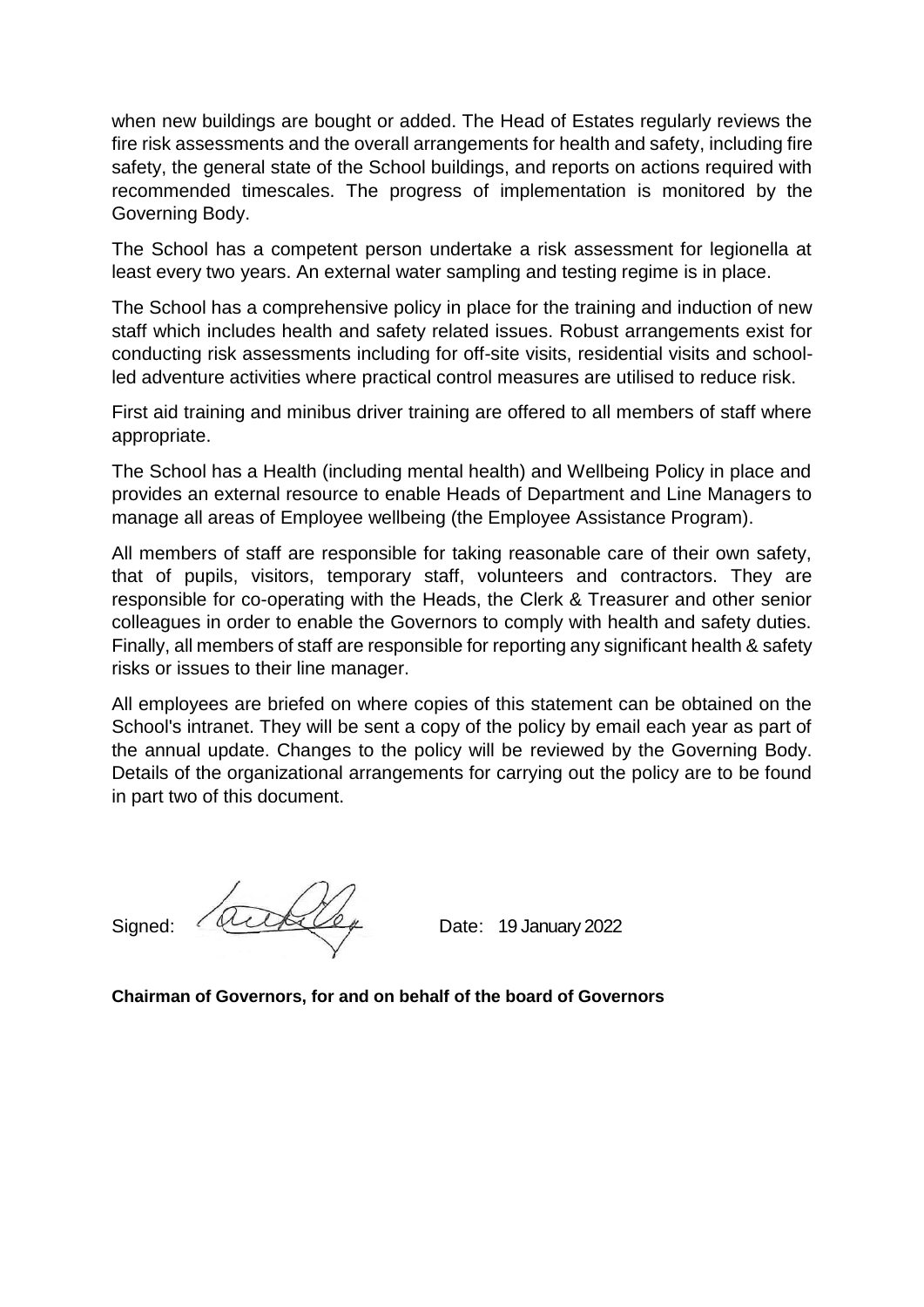## **Part 2: Bolton School Health and Safety Organization**

This part of the Policy deals with the organisation, planning, implementation, and operational monitoring and management review of the Policy. It also covers the development of general policy and how we train our employees (and others) to carry out our activities. A health & safety organisation chart has been prepared to assist in the understanding of the health and safety structure within the School, which is shown at the end of this section.

### **1. Board of Governors ('the Board')**

The Board has overall collective responsibility for health and safety within the School. It has a responsibility to ensure that health and safety issues are considered and addressed and that the Policy is implemented throughout the School. They will also make adequate resources available so far as is reasonably practicable, to enable legal obligations in respect of health and safety to be met. Where appropriate, advice from a Competent Person will be sought to advise the School and tasks will be delegated to suitable employees in order to assist the Board in carrying out its duties.

#### **2. Head of Foundation, Head of Boys' Division, Head of Girls' Division, Head of Primary Division and the Clerk & Treasurer**

The Head of Foundation, Head of Boys' Division, Head of Girls' Division, Head of Primary Division and the Clerk & Treasurer will assist the Board in directing the overall management and development of the Policy, defining the aims of the Policy and communicating the responsibilities associated with the management of health and safety within the School. The Clerk & Treasurer will provide Board reports on health and safety and assist the Board in implementing changes to the Policy which the Board have approved.

### **3. Head of Estates**

The Head of Estates will have day to day responsibility for ensuring that appropriate arrangements are in place for:

- Safety and security;
- Fire safety;
- Electrical safety;
- Gas safety;
- Water quality;
- Asbestos;
- **Estates related emergencies;**
- Building security;
- Prevention of unsupervised access by pupils to potentially dangerous areas (in co-operation with others as appropriate);
- Registration of visitors;
- Site traffic movements:
- Maintenance of School plant & equipment;
- Good standards of housekeeping,
- Control of hazardous substances;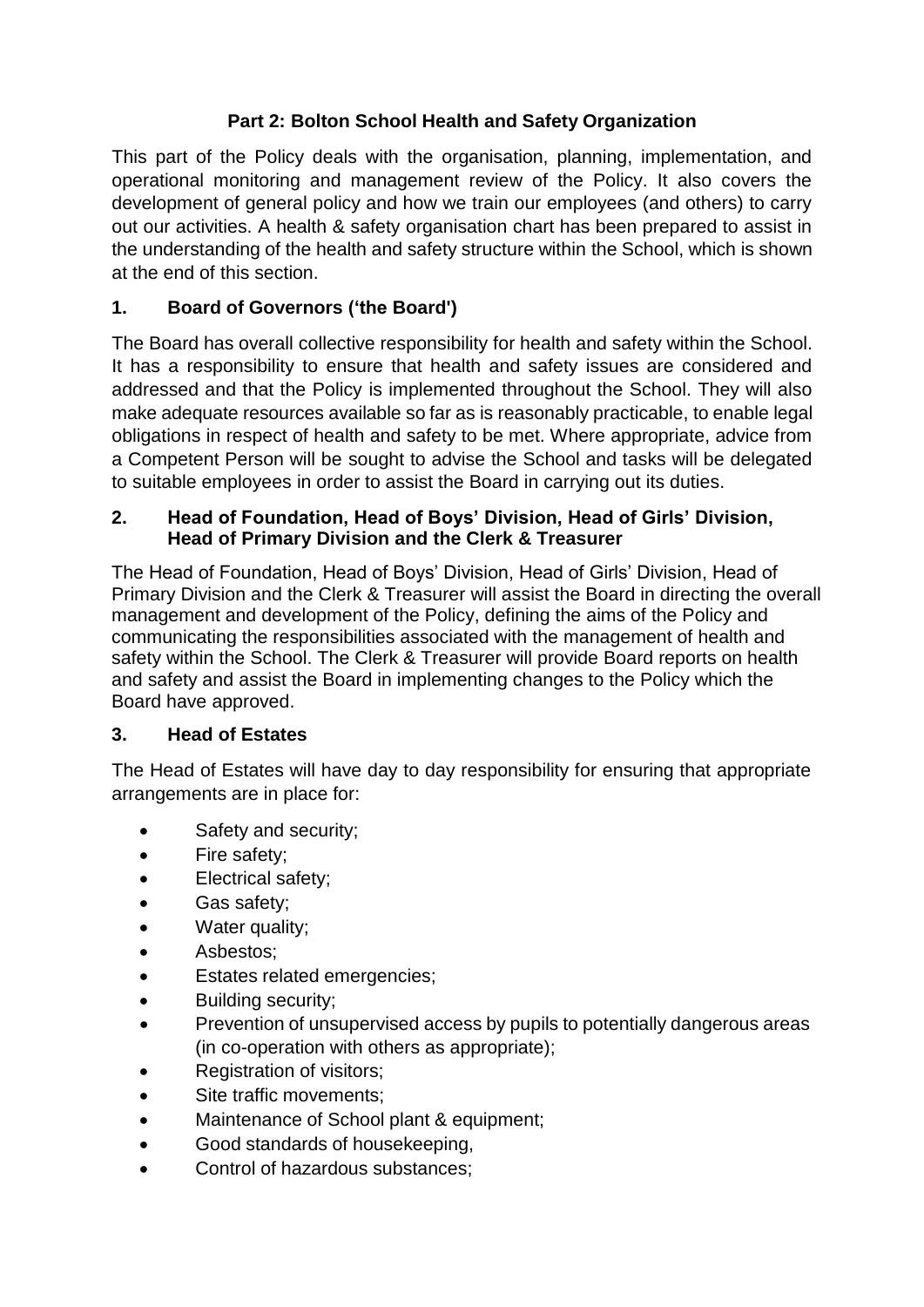- Investigation and reporting on all accidents/incidents and near misses, providing guidance on accident prevention and safe systems of work.
- Reporting accidents to RIDDOR where necessary.

In fulfilling this role he will endeavour to:

- promote a positive health and safety culture cross the Foundation;
- keep abreast of health and safety legislation as it emerges and develops and ensure the Foundation's policies and procedures comply with latest developments;
- ensure compliance with all necessary Health & Safety and building regulations;
- co-ordinate advice from specialist safety advisors and produce associated action plans;
- monitor health and safety within the School and raise any concerns with the Senior Officers as appropriate.

# **4. Line Managers including Heads of Department**

Line Managers including Heads of Department will ensure, so far as is reasonably practicable, the health and safety of those affected by activities under their control. They are responsible for maintaining up to date risk assessments and codes of practice for areas under their control.

They will also be responsible for identifying, organizing (and maintaining records) of training that is relevant to their area.

## **5. External Health and Safety Reviews**

The Head of Estates will make arrangements where appropriate for external reviews to be undertaken on matters of health and safety of the Estate. Such provision may include:

- Structural surveyors giving advice on the external fabric of the School;
- Engineers monitoring and servicing the School's plant, equipment, boilers, lifts and hoists;
- Gym and fitness equipment and machinery used in both design and technology and in the maintenance department being serviced regularly;

The School's adherence to health and safety in catering and cleaning is subject to external inspection by the Environmental Health Department. In addition, the following may take place under the direction of the Catering Manager:

- taking swabs of knives, chopping boards and other kitchen equipment regularly and reporting on those findings;
- regular independent hygiene and safety audit of food storage, meal preparation and food serving areas;
- professional advice from a dietician on healthier food, menu planning and special diets as needed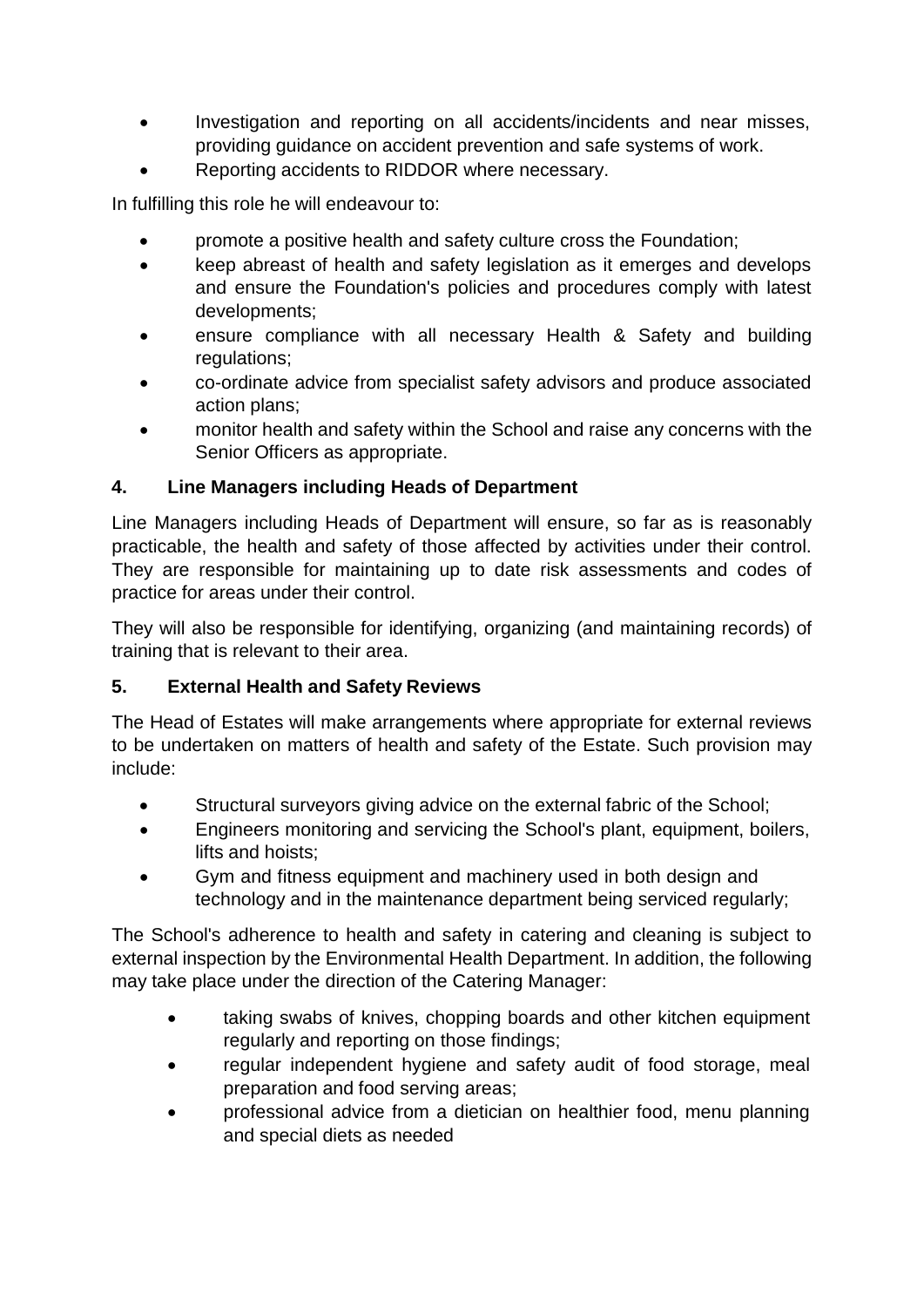- regular professional deep cleaning of equipment, high level cleaning of all cooking, food preparation and storage surfaces;
- Appropriate pest control measures to be in place.

The Head of Estates will ensure that:

- The School has a suitable and sufficient fire risk assessments which are reviewed annually, or when significant changes are made to the interior of buildings.
- In addition to the weekly fire alarm tests, the alarm system, together with all smoke detectors, emergency lighting, extinguishers and panic buttons are tested annually by a qualified contractor.
- The School has a suitable and sufficient risk assessment for legionella, reviewed at least every two years. An external water sampling and testing regime is in place.
- The School maintains an annually updated asbestos register and management plan. All works are complaint with The Control of Asbestos Regulations.

The School's radiation protection supervisor (RPS), is responsible for liaison with the external radiation protection advisor retained by Bolton School for ensuring compliance with the Ionising Radiation Regulations 2017 and local rules made to comply with these regulations. The RPS is also responsible for ensuring compliance with the Radioactive Substances Act 1993 and exemption certificates granted under them.

### **6. Foundation Health and Safety Committee**

The Committee will meet once a term, and will be chaired by the Head of Foundation. The other members of the Committee will include representation from all areasof the Foundation, each area having met previously at their Divisional Health & Safetysubcommittee to review matters pertinent to their area of the Foundation.

The role of the Committee is to:

- discuss matters concerning health and safety, including any changes to regulations;
- review accidents and near misses, and discuss preventative measures and any required changes to risk assessments or training;
- monitor the effectiveness of health and safety within the School;
- discuss training requirements;
- monitor the implementation of professional advice; review the safety policy guidance and update it;
- assist in the development of safety rules and safe systems of work;
- monitor communication and publicity relating to health and safety in the work place;
- encourage suggestions and reporting of defects by all members of staff.